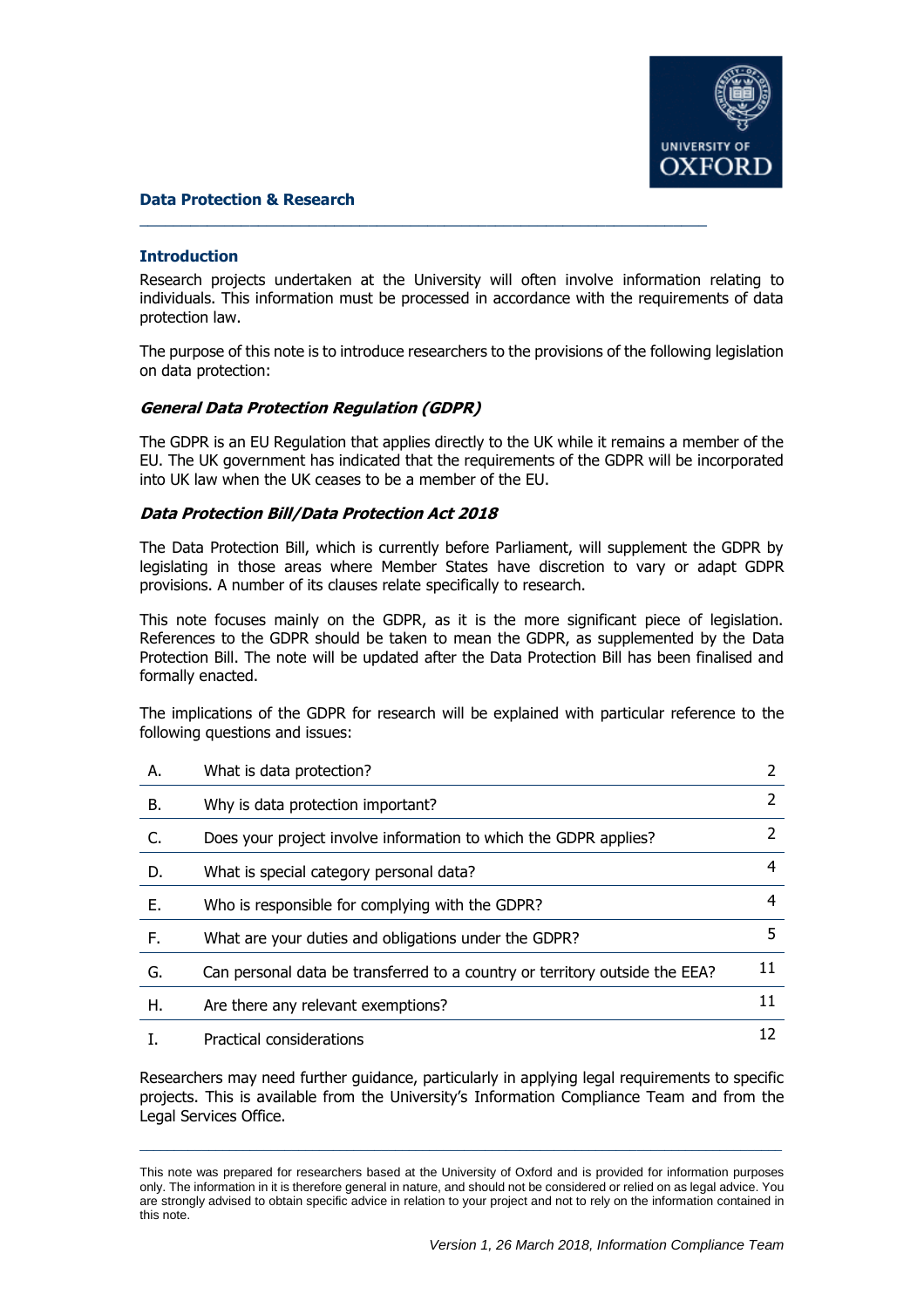It should be noted that the University has prepared a suite of templates which can be adapted for use by researchers collecting and sharing information about individuals. For further information about these templates, please contact Research Services.

# **A. What is data protection?**

In policy terms, data protection law aims to strike a balance between: (a) the privacy interests of individuals, and, (b) the needs of organisations to make fair and reasonable use of information relating to those individuals in their operations. It does not mean that researchers cannot make use of such information, or that they must always have an individual's consent to do so, but it does impose controls and restrictions which must be complied with.

Technology has made it possible to collect and use increasing amounts of information about individuals in ever more diverse ways. The GDPR will introduce a new framework to safeguard the rights of those individuals.

# **B. Why is data protection important?**

Compliance with the GDPR is a legal requirement. Breaches of data protection law may result in investigations, significant fines, adverse publicity, and civil or criminal liability. Enforcement action may be taken by the Information Commissioner's Office (the "**ICO**"), which has the power to issue fines or require changes in an organisation's policies and procedures. If the University fails to comply with its legal obligations, such an action could be taken against the University and published on the ICO's website, resulting in reputational damage. Individuals have extensive rights under the GDPR, which they may exercise by submitting requests to organisations using their data (see section H for further information). If they are dissatisfied with the University's response, they may complain to the ICO. Individuals may also bring legal claims for damage or distress.

More generally, the University is committed to responsible processing of information relating to individuals and to respecting their rights to data privacy. Although the consideration of data protection law may seem like an additional burden, much of it is plain common sense and, indeed, oftentimes consistent with the ethical requirements of many research projects.

# **C. Does your project involve information to which the GDPR applies?**

The GDPR only applies to the "**processing**" of "**personal data**". It will usually be obvious whether your project falls within the scope of the GDPR, but this may not always be the case and the constituent elements of this phrase are considered below.

# **1. Are you processing?**

Processing means almost anything a research team might do with personal data, including: collecting it; holding or storing it; retrieving, consulting or using it; organising or adapting it; publishing, disclosing or sharing it; and even destroying it.

# **2. Does your project involve personal data?**

Personal data is information which relates to a living individual who can be identified from that information, whether directly or indirectly, and in particular by reference to an identifier. It includes, for example, a name, an identification number, location data, or an online identifier, such as the IP address, as long as that information can be linked by the University to a living individual. It could also include information that identifies an individual's characteristics, whether physical, physiological, genetic, cultural or social.

This definition is intentionally broad, and its application to particular types of research data is considered in more detail below. Where there is any doubt, the ICO advises erring on the side of caution with regard to the interpretation of personal data and looking to the flexibility in the application of the data protection principles (see sections F and G below).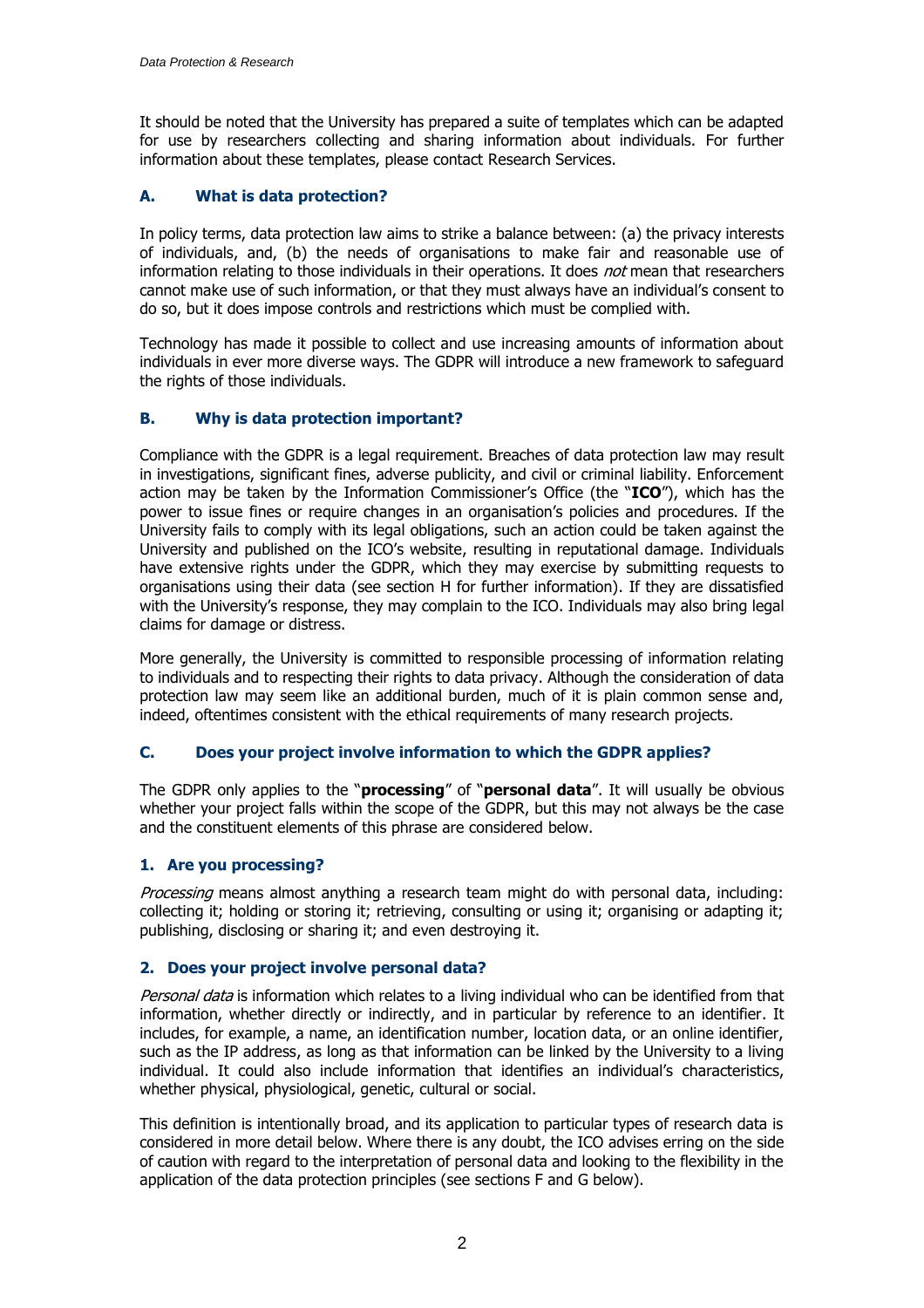### Anonymous data

The ability to identify the individual to whom the information relates is crucial to the definition of personal data. Where that individual cannot be identified, and it is not possible to re-identify the individual, the information will not constitute personal data and the duties and obligations of the GDPR will not apply.

Researchers should, however, consider whether or not an individual is identifiable, notwithstanding the removal of the usual identifiers. Indeed a combination of details on a categorical level (e.g. age, regional origin, medical condition, etc.) may allow an individual to be recognised by narrowing down the group to which they belong.

In determining whether an individual is identifiable, account should be taken of all the means reasonably likely to be used to identify that individual, whether by the research team or by any other person. While this does not include a mere hypothetical possibility, it does require consideration of the means that are likely to be used by a determined person with a particular reason to want to identify an individual.

#### Pseudonymous data

Pseudonymisation is the practice of disguising the identities of individuals to whom information relates. This usually involves the removal of common identifiers and the use of a pseudonym (often a randomly allocated number), so that data can be continually collected about the same individual without recording their identity. Pseudonymising data can be useful in research.

Pseudonymous data can be collected in such a way that no re-identification is possible (e.g. one-way cryptography), in which case it is essentially anonymous data and the considerations above apply. However, it is often retraceable (e.g. key-coding and two-way cryptography) and therefore may be personal data. Where the researcher (or any other person operating within the University) possesses the means to identify any of the individuals to whom the information relates, that information will still constitute personal data. Where, however, the pseudonymised data is received from or supplied to third parties without the means to identify the individuals, the effectiveness of the pseudonymisation will depend on a number of factors (e.g. how secure it is against reverse tracing, and the size of the population in which the individual is concealed).

### Aggregated data

Aggregation is the process of combining information about many individuals into broad classes, groups or categories, so that it is no longer possible to distinguish information relating to those individuals. It follows that this data should not be personal data, but its effectiveness will depend on such factors as the size of the population in which the individual is concealed.

### Biometric data, DNA and human tissue samples

The definition of personal data in the GDPR includes biometric data where it allows the unique identification of an individual, as well as genetic data. The term biometric data is used here to describe those intrinsic, biological, physical or behavioural traits that are both unique to an individual and measurable. Examples commonly include fingerprints, retinal patterns, facial structure, voice, hand geometry, and vein patterns; but biometric data also includes deeply ingrained skills and behaviours (e.g. a handwritten signature and a particular way of walking or speaking).

Biometric data has a dual character in that it is both information about a particular individual and information which is capable of identifying an individual. DNA shares this duality of character. Accordingly, in most cases biometric data and DNA will be personal data for the purposes of the GDPR, in which case it will also be "special category personal data" (see below).

Human tissue samples may provide a source from which biometric data can be extracted, but they are not biometric data themselves; that is, the extraction of information from samples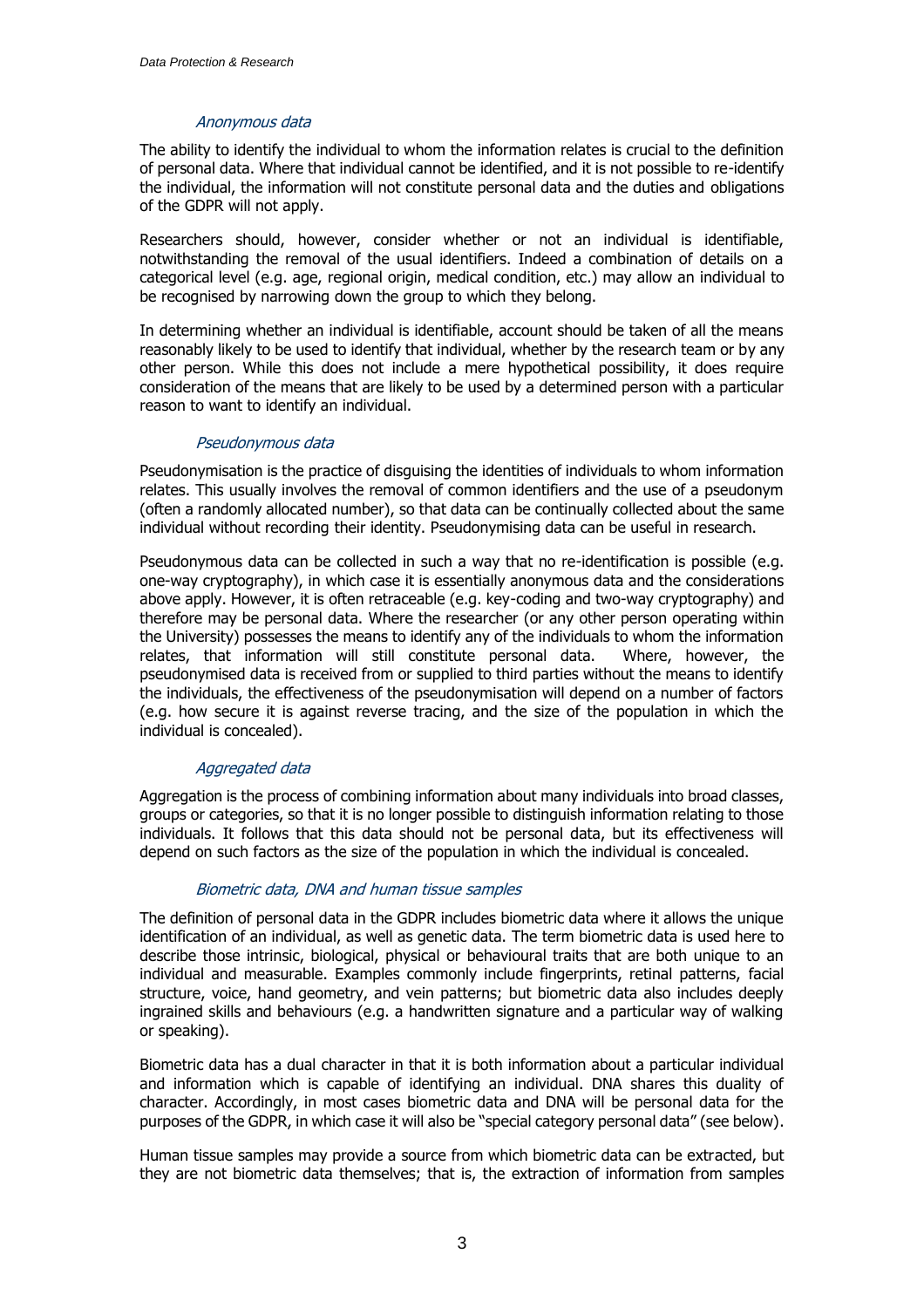may result in the collection of personal data. The collection, storage and use of tissue samples are subject to different laws, except that those samples may be accompanied by information (e.g. name, age, etc.) which also constitutes personal data.

# Photographs, videos and sound recordings

Where an individual participates in research which involves a recorded interview, that individual may disclose personal data about themselves or other people. However, researchers should also be aware that the existence of photographs, videos and sound recordings of people (whether or not those individuals voluntarily disclose any information) may comprise information about that individual and may allow that individual to be identified. Accordingly, these are media which are capable of being personal data).

# **D. What is special category personal data<sup>1</sup>?**

The GDPR recognises that some categories of personal data are particularly private and/or could be used in a discriminatory way. As a result, the GDPR requires researchers to treat this "**special category personal data**" with greater care.

Special category personal data includes any personal data consisting of the following information: racial or ethnic origin; political opinions; religious or philosophical beliefs; trade union membership; genetic data; biometric data for the purpose of uniquely identifying a person; health; sex life and sexuality.

Information about criminal convictions and offences is not included in the definition of special category personal data, but may be processed only under the control of official authority or when authorised by domestic law, which provides for appropriate safeguards. The Data Protection Bill lays down specific conditions for the processing of criminal offence data.

Due consideration should be given to information which may indirectly disclose special category personal data about an individual. For example, photographs and names may give an indication of a person's race or religious beliefs, but will not always be special category data merely because an assumption about a person's race or religious belief might be drawn from appearance or name. The issue will arise if that information is processed on the basis of those assumptions (for example, grouping people based on skin colour or likely ethnic origin of surname). The additional legal requirements in relation to special category personal data are described below (see section F).

# **E. Who is responsible for complying with the GDPR?**

The GDPR imposes obligations on both "**data controllers**" and "**data processors**".

A data controller is the person who (either alone or jointly with other persons) determines the purposes for which and the manner in which any personal data are, or are to be, processed. Essentially, do you have control over how you may use the information?

The data processor is the party who does the processing of personal data on behalf of the data controller. Are you acting pursuant to someone else's instructions?

For research projects based at the University, the University will most likely be the data controller. It does not matter if the research project is taking place in a country outside the UK

<sup>&</sup>lt;sup>1</sup> Special category personal data was previously known as "sensitive" personal data, which under the Data Protection Act 1998 included criminal convictions and allegations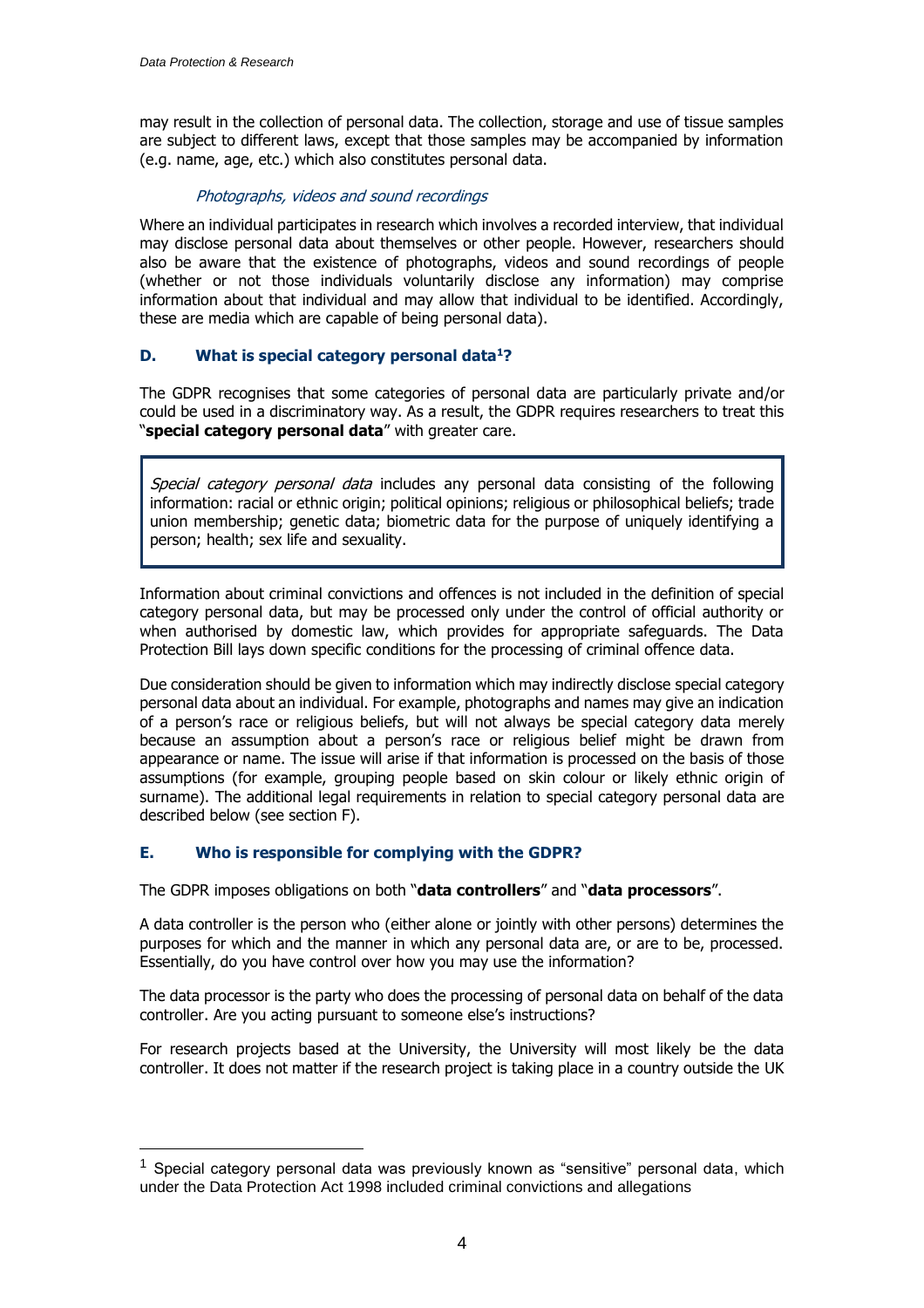or EEA<sup>2</sup>, the GDPR will apply irrespective of where the data processing is taking place if the University is processing personal data or is the data controller.

You are required by your employment contract with the University to comply with the GDPR. Where the University is the data controller and you intend to supply any personal data to a third party to perform any subcontracted work, such transfer *must* be made under an appropriate contract.

Where the University and a third party are collaborating on a research project, both the University and the third party are likely to be data controllers. In this situation, an agreement should be in place between the University and the third party setting out their respective responsibilities for compliance with the GDPR. Data subjects should be able to exercise their rights under the GDPR against either of the controllers, and therefore they should be informed of the arrangements in place between the University and the third party. If you are collaborating with a third party, you should approach Research Services for guidance.

If the University is not the data controller in respect of processing of personal data (e.g. where work is being performed on behalf of another party who determines the means and purpose of processing for the University), the obligations of the GDPR will still apply to the University as a data processor. This would mean, for example, that the University would be responsible for ensuring the security of the data and for keeping records of processing activities.

### **F. What are your duties and obligations under the GDPR?**

### **Data protection principles**

Researchers must process all personal data in accordance with the "**data protection principles**", unless there is a relevant exemption (see section H below). There are other requirements in the GDPR, but the data protection principles represent the core requirements.

### Data protection principles

Personal data must:

- 1. be processed lawfully, fairly and in a transparent manner;
- 2. be collected only for specified, explicit and legitimate purposes, and not be further processed in any manner incompatible with those;
- 3. be adequate, relevant and limited to what is necessary in relation to the purposes for which it is processed;
- 4. be accurate and, where necessary, kept up-to-date;
- 5. not be kept as identifiable data for longer than necessary for the purposes concerned; and
- 6. be processed securely.

Most of the data protection principles are self-explanatory, but they benefit from further comment in a research context.

 $\overline{a}$ <sup>2</sup> Please note that the EEA includes the 27 member states of the European Union and the European Free Trade Association states (Norway, Lichtenstein and Iceland).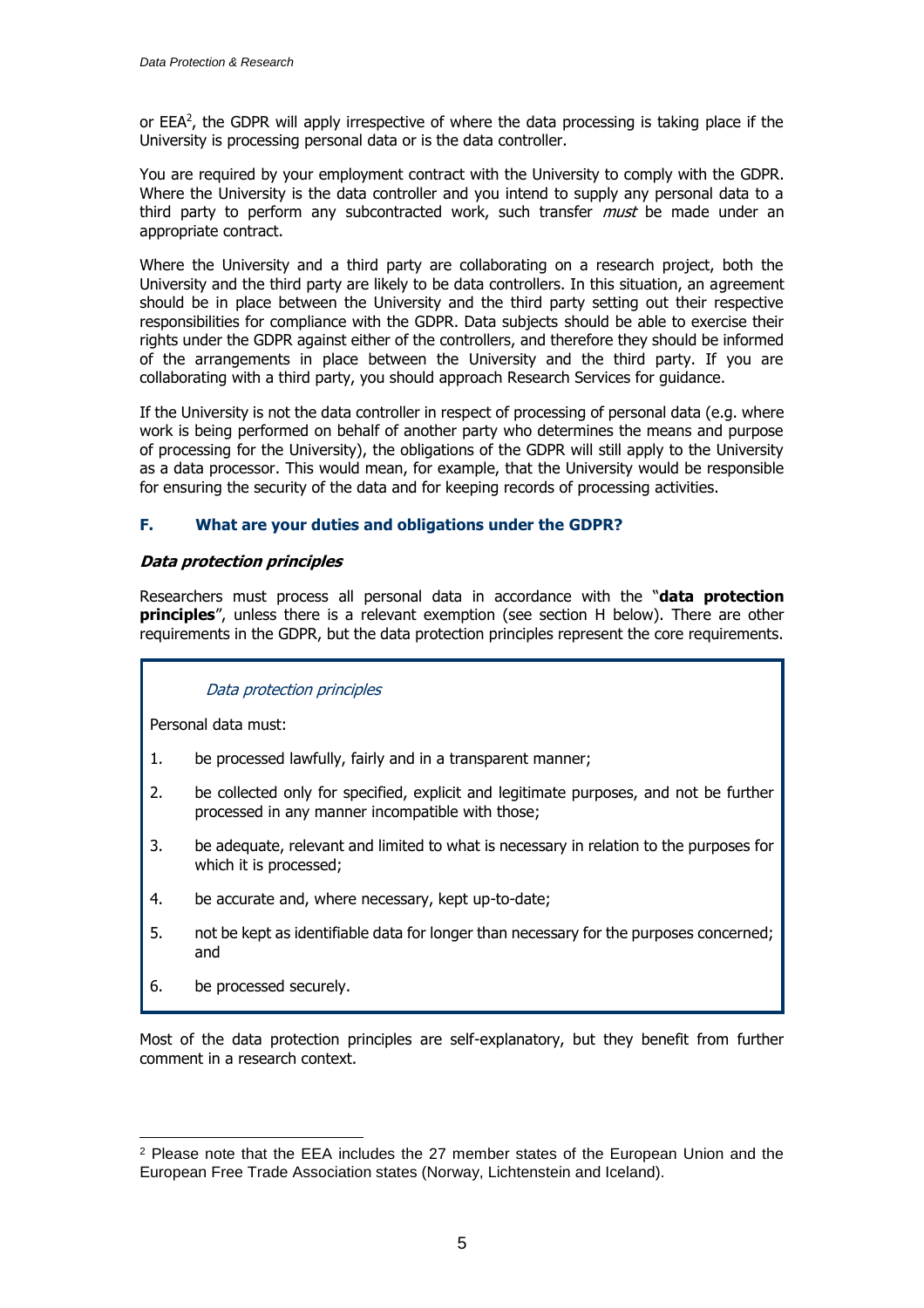### **1. Fair, lawful and transparent processing**

This is, perhaps, the most important data protection principle: it is the overriding objective of the GDPR and all the subsequent data protection principles are, in effect, requirements for complying with this principle. There are three aspects to this data protection principle, which are discussed below.

# Fair processing

'Fair' processing requires researchers to consider more generally how their use of personal data affects the interests of the individuals to whom it relates. In circumstances where your use may cause detriment to an individual, you need to consider whether or not that detriment is justified. Fairness is naturally linked also to the transparency of the processing and the ability of the individual to object.

# Lawful processing

#### Personal data

The processing of personal data must have a lawful basis (a legally acceptable reason for processing the data), which must be documented by the data controller. Of the six possible legal bases specified in the GDPR, three are of relevance to research.

- **Public interest task** this will likely be the most common legal basis for processing, and applies where the processing is *necessary* for the performance of a task carried out in the public interest. As a result, personal data can be processed without consent where the processing is necessary for research carried out in the public interest, which would cover the majority of the University's research.
- **Consent** the consent of the individual to whom the information relates provides a lawful basis for the processing of personal data, whether that consent is obtained directly from the individual concerned or indirectly by a third party contributor to the research project. However, the GDPR sets a very high standard for valid consent, as detailed at Annex A , and it may therefore be difficult to rely on consent as your basis for processing, particularly where you are relying on consent obtained by a third party on your behalf. Care needs to be taken over the form of any document seeking consent to ensure that consent has been freely given and that it includes the purposes for which the research team wish to use it. The GDPR recognises that it may not be possible to specify all the purposes of the research in advance. Researchers will therefore be expected to allow individuals to give consent only to certain areas of research or to certain parts of the project. Care should also be taken, where necessary, to document in contracts with third party contributors, the consent obligations which they are required to satisfy.

The GDPR grants individuals a specific right to withdraw consent at any time, and it must be as easy to withdraw consent as to give it. If a research participant were to exercise this right, the research team would be obliged to stop processing that individual's data, since it would no longer have a lawful basis for processing.

 **Legitimate interests** - this applies where the processing is necessary for the University's legitimate interests or those of a third party, and those interests are not outweighed by the interests and rights of the data subjects. As a public authority, the University cannot rely on legitimate interests for any processing it does to perform its public interest tasks. However, legitimate interests may be the appropriate legal basis where it would be difficult to demonstrate that the research was necessary to meet a public interest, for example, because the research was funded by a private company and was commercial in nature. The ICO recommends that those considering this basis should undertake a Legitimate Interests Assessment (LIA), comprising three parts. The first part involves identifying the legitimate interests in question; the second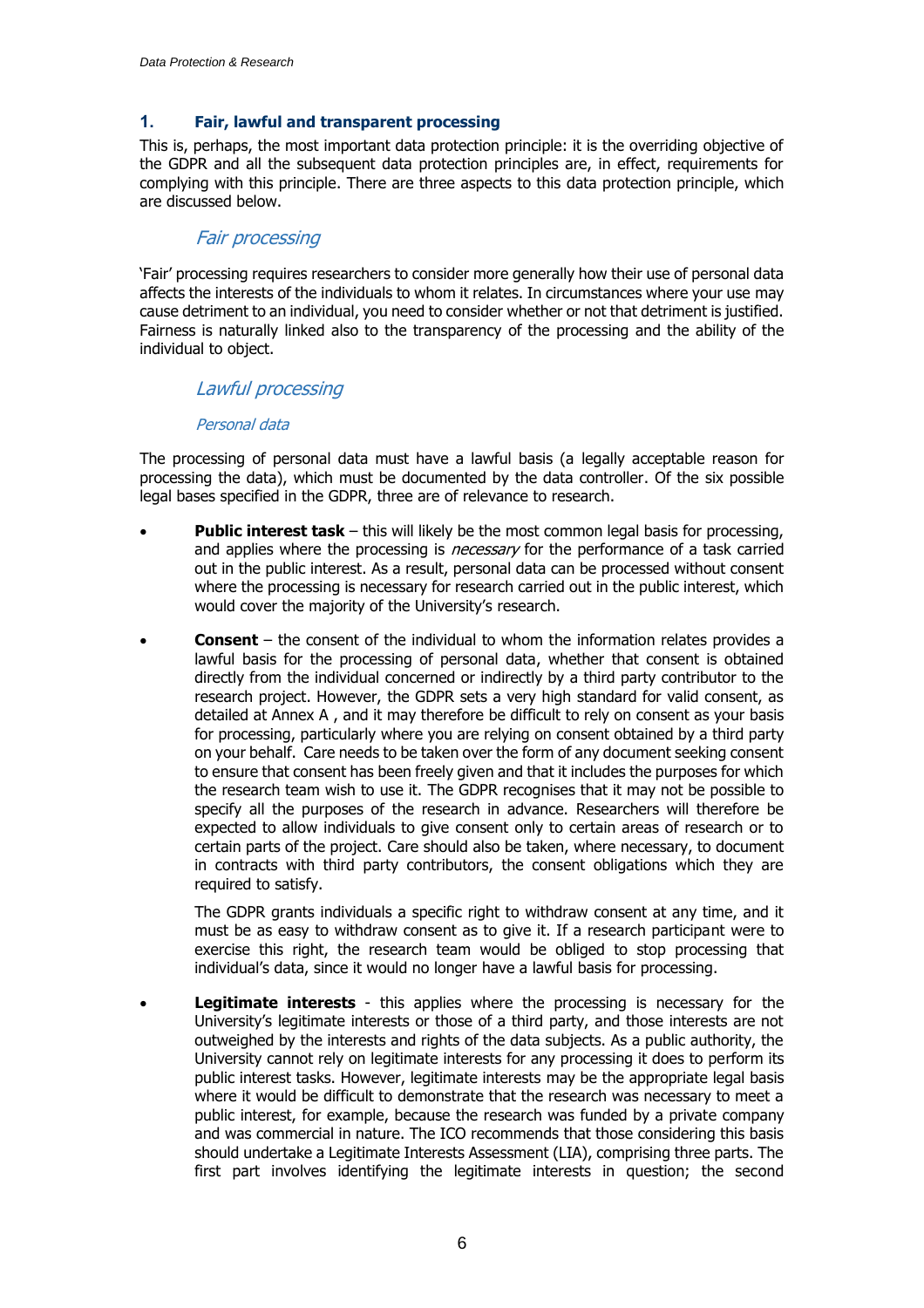determining whether the processing of personal data is necessary to meet those interests; and the third determining whether those interests are outweighed by the rights and interests of the research participants.

#### Special category data

To process *special category personal data*, in addition to identifying a lawful basis for processing, as described above, researchers must satisfy one of a further set of conditions. The conditions most relevant to research projects are:

- a) **Explicit consent** consent to use special category personal data requires the research team to obtain that consent explicitly. This means that the consent must be provided in the form of an express statement to that effect ('I consent to my data being processed for....'). As above, data subjects must have the right to withdraw their consent at any time;
- b) **Self-publication** this applies where an individual deliberately makes special category personal data about themselves public. By making the information public, the individual has effectively waived their privacy interests in the information, but researchers still need to abide by the duty of fairness as described above;
- c) **Medical purposes** in this context medical purposes means the purposes of preventative or occupational medicine, the assessment of the working capacity of an employee, medical diagnosis, the provision of health care and treatment, and the management of healthcare services. The condition applies where the processing is pursuant to a contract with a health professional. Researchers should note that *health professional* is defined narrowly; or
- **d) Archiving purposes in the public interest, or scientific and historical research purposes or statistical purposes** – this will apply so long as technical and organisational measures are in place to provide appropriate safeguards for the rights of research participants, as described on pages 11 and 12 below, and provided the research is in the public interest. This public interest requirement is separate and beyond that relating to the lawful basis for processing described on page six i.e. the fact that public interest task is the lawful basis for processing is not sufficient to demonstrate that the processing of special category data is in the public interest.

Researchers should note that each of the conditions described above is in addition to any conditions which might be set by the applicable body for ethical review and approval. Ethics committees are generally alive to issues of data protection and in many cases their conditions will overlap with those discussed above, but ethics committees do not provide legal advice and cannot waive any obligation arising under the GDPR. Even so, the consideration given to data protection as part of the ethical review process will help to demonstrate the University's compliance with the GDPR, and in particular the need to embed data protection requirements into processing activities ('privacy by design').

#### Lawful - selecting a lawful basis for the processing of personal data and/or an additional condition for the processing of special category data

In view of the potential difficulties that researchers may have satisfying the higher standard of consent required under the GDPR, and the need to respect its withdrawal, the **University recommends** that researchers should not seek to rely on consent as their legal basis for the processing of personal data. For the same reason, it is recommended that researchers should not select explicit consent as their additional condition for legitimating the processing of special category data. Rather, it is recommended that researchers should rely on public interest task as the legal basis for the processing of personal data; and research (paragraph d) above) as the additional condition for the processing of special category data.

There will continue to be a need to seek consent from participants in research in order to satisfy ethical considerations, but this will be separate from, and in addition to, the requirement under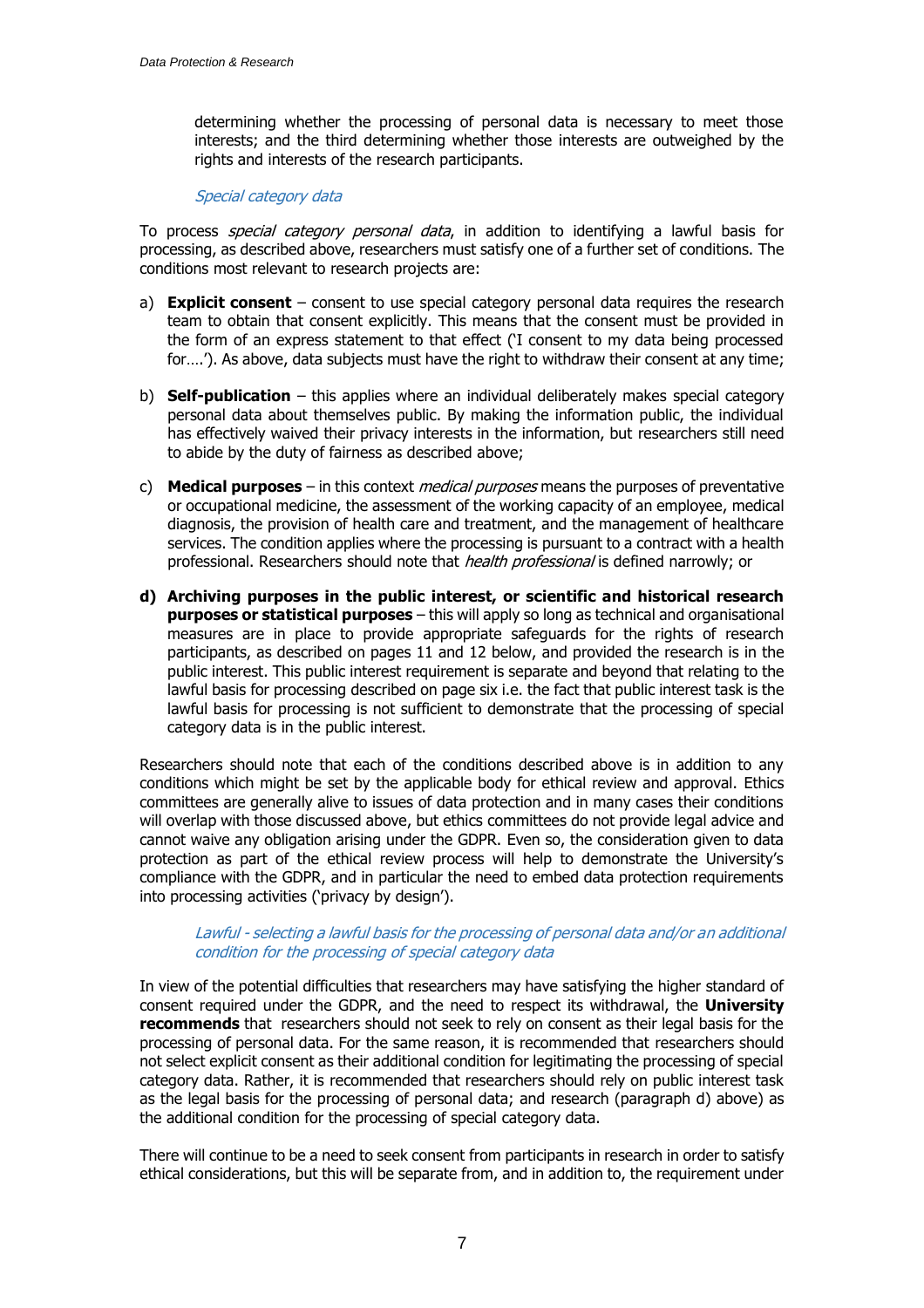the GDPR to identify a lawful basis for the processing of personal data and to meet a condition for the processing of special category data. How the consent is sought in such cases will depend on the nature of the project. For small-scale projects that do not involve data of a sensitive nature, it may be sufficient to use an opt-out approach to obtain consent from participants, provided they have been given adequate information about the use of their data, in accordance with the enhanced transparency requirements outlined below. The rationale and justification for using an opt-out approach to recruitment and consent should always form part of any application for ethical review. For larger projects and/or for those involving special category data, it would be more appropriate to seek positive, opt-in consent, even where consent is not the legal basis for processing. However, in either case, the wording of such consent should be careful not to conflate the issues of consent to participate in the project and "consent" to the University's use of personal data under the GDPR.

# Transparent processing

# Data obtained direct from the participants

When you are collecting personal data from the individuals concerned (or, in the case of research involving children, from their parents or guardians), you need to be clear, open and transparent with those individuals, by setting out what you intend to do with their data. Specifically, the GDPR requires that you provide them with the following information (this is known as the **prescribed information**):

- the name of the data controller(s) (i.e. the University and any co- or joint data controllers if relevant) and the contact details of the data protection officer;
- the purposes for which the data are intended to be processed,
- the legal basis for processing;
- the intended recipients or categories of recipients with whom the data are to be, or may be, shared;
- if applicable, the fact that the data shall be transferred outside of the European Economic Area (the "**EEA**") and the safeguards that will apply to that transfer;
- the period for which the data will be stored, or, if that is not possible, the criteria that will be used to determine the retention period;
- if processing is based on consent, the data subjects' right to withdraw consent at any time; and
- the data subjects' rights under the GDPR (right to access their data, right to request rectification or erasure of their data, right to object to processing, right to lodge a complaint with the ICO).

For research this prescribed information is often provided to data subjects in the form of a privacy notice or participant information.

Researchers should consider how they will ensure that all participants (or parents/guardians of child participants) are provided with the correct prescribed information. Whether the prescribed information is provided in a written format, read out to them or otherwise made available to them will depend on the nature of the project and the usefulness of that format to the participants. Above all, the prescribed information should be provided in a user-friendly way that avoids unnecessary jargon, and you should always document that you have provided this, particularly if the prescribed information is read out to data subjects.

Data obtained from a third party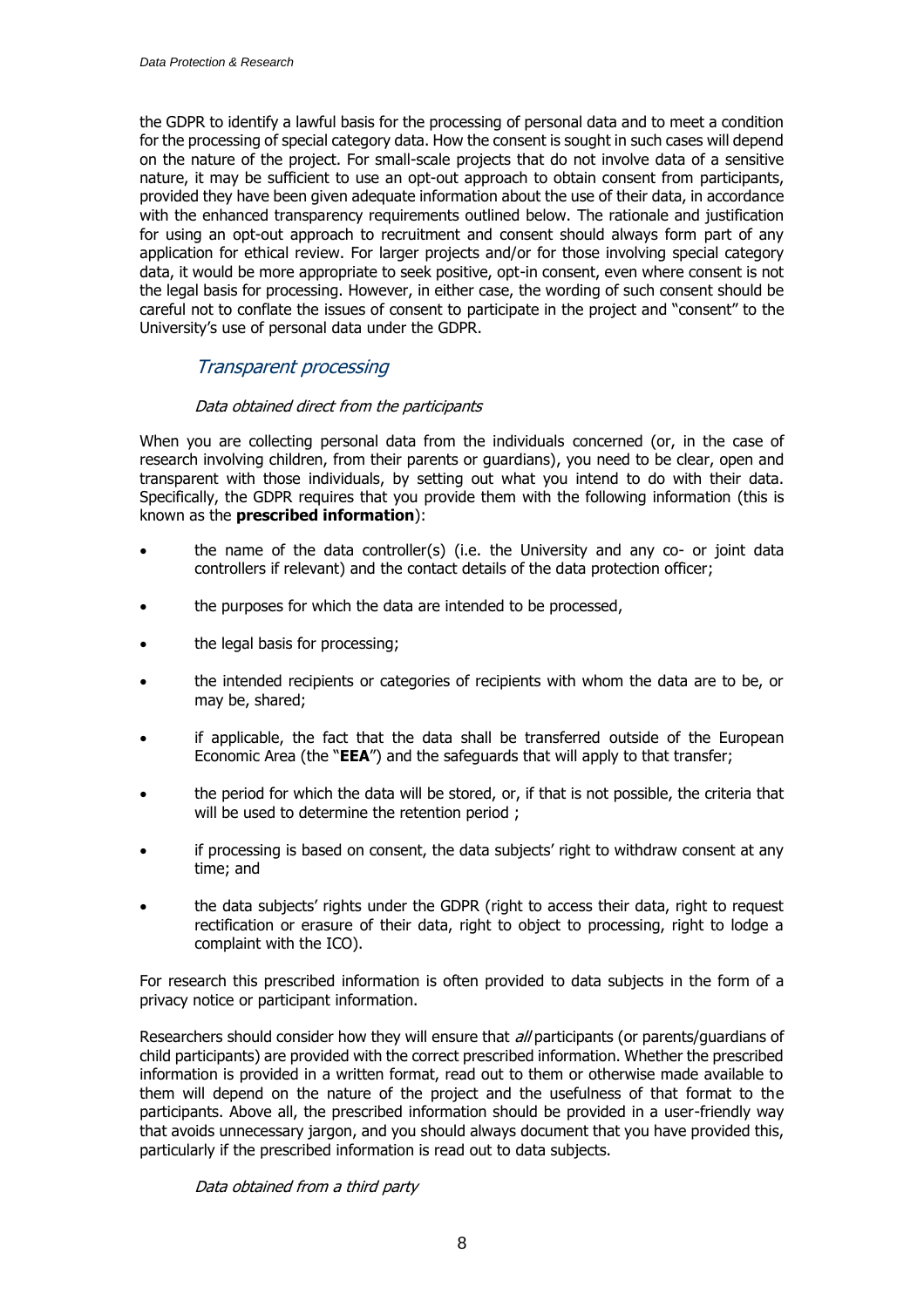Many research projects across the University, however, do not collect personal data directly from the individual participants, but instead involve contributions of data from other research projects or other third parties. In these cases, you are still required to provide the individual participants with the prescribed information, as detailed above, together with the following additional information:

- the categories of personal data to be processed; and
- the source of the personal data, and, whether it came from public sources.

However, you do not need to provide the prescribed information if the participants already have the information; or if doing so would involve a disproportionate effort; or prevent or seriously impair the achievement of the research objectives. Even so, you must still make the prescribed information publicly available.

### **2. Collected for specified, explicit and legitimate purposes**

This data protection principle is clearly consistent with the requirement to provide individuals with certain prescribed information. It follows that where you have obtained personal data for a specified purpose, you should not then be allowed to use it for other purposes (i.e. 'further processing') that are incompatible with that original purpose. However, the GDPR states that the further processing of data for research purposes will be considered compatible with the original purpose for which the data was collected. There is therefore a general presumption that data collected for a non-research purpose may be reused for research purposes. However, it will still be necessary to provide the prescribed information to the data subjects, and to do so before the further processing takes place. It would also be necessary to seek consent for the new purpose, if it was the intention to rely on consent as the lawful basis for processing.

### **3. Adequate, relevant and limited to what is necessary for the purposes concerned (data minimisation)**

This data protection principle is intended to prevent the collection of unnecessary personal data. Given the sensitivities associated with personal data, it follows that no organisation should hold personal data which it does not require. However, this data protection principle also imposes an obligation to ensure that such data is suitable for the researchers' purposes.

The GDPR emphasises that the principle of minimisation applies to all aspects of processing, and not just the amount of data collected. It is therefore important for researchers to consider their obligations under this principle in relation to each aspect of work that involves the processing of personal data. For example, it may not be necessary for every member of the research team or for collaborators to have access to the full data set and it may be possible to provide information to those persons in an anonymised or pseudonymised form. Access to personal data should always be restricted to those people with a legitimate need to know. Researchers should also consider whether they need to use personal data at all or whether they would be able to meet their objectives with anonymised, aggregated or pseudonymised data. See also pages 11 and 12 below.

### **4. Accurate and, where necessary, kept up-to-date**

This data protection principle relates to the above principle: where data is not kept up-to-date it may cease to be adequate and relevant for the purposes for which it is to be processed. Accordingly, its retention will cease to be necessary for the purposes for which it was collected.

Every reasonable step should be taken to ensure that data which is inaccurate, having regard to the purposes for which it is processed, is erased or rectified without delay. However, many research projects intend to create static archives, where updating would defeat the purpose. In these cases, it follows that researchers do not need to keep the personal data up-to-date.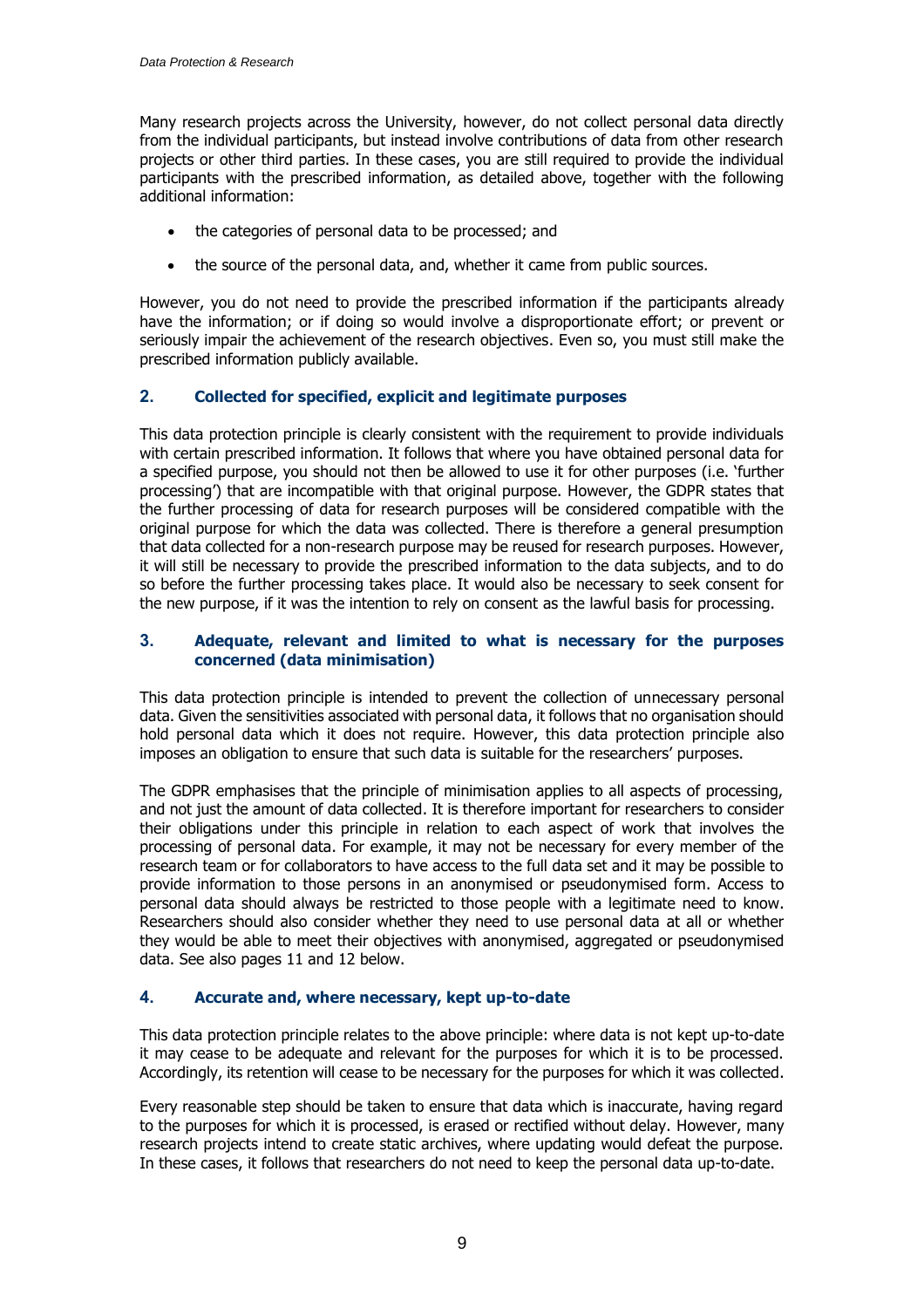### **5. Not be kept as identifiable data for longer than necessary for the purposes concerned**

This data protection principle also relates to the third principle above: retaining personal data in an identifiable form for longer than necessary means the data will no longer be relevant. The GDPR does not specify how long personal data should be held for, although a specific retention period may be required under other legislation or as a result of regulatory or policy considerations. In all cases the retention period, or at least its basis and rationale (if not the precise detail), will need to be communicated to the research participants in order to satisfy the requirement for transparency under the first data protection principle (pages 8 and 9 above).

### **6. Processed securely**

Information security breaches may cause serious harm or distress to individuals or less serious embarrassment or inconvenience, but individuals are entitled to be protected from all forms of security breach.

The GDPR requires researchers to take appropriate technical and organisational measures to protect personal data against unauthorised or unlawful processing of personal data and against accidental loss or destruction of, or damage to, personal data. It should be noted that the requirements of the GDPR go beyond the way information is stored and transmitted, relating to every aspect of the processing of personal data. Security measures should seek to ensure that: (a) only authorised people can access, alter, disclose or destroy personal data; (b) those people only act within the scope of their authority; and (c) if personal data is accidentally lost or destroyed it can be recovered to prevent any damage or distress to the individuals concerned.

There is no panacea for information security, but researchers should periodically consider technological advancements in security and the costs of implementing those technologies and liaise with the IT and/or Information Security teams as appropriate. It is also important to ensure that all staff and students involved in research using personal data receive training in data protection and information security. The level of security that a research project adopts will depend on the risks associated with that project. In particular, the GDPR says that those measures should be *appropriate* to (a) the nature of the information in question and (b) the harm that might result from its improper use, or from its accidental loss or destruction e.g. e.g. identity fraud, distress at the exposure of private or sensitive information.

The physical security of personal data includes factors such as the quality of doors and locks and whether the premises are protected by alarms, security lighting or CCTV; but it also includes how access to the premises is controlled, the supervision of visitors, the disposal of paper waste and the security of portable equipment (e.g. laptops and any storage media or devices). Computer security is constantly evolving and may require specialist advice.

### **Other requirements**

### **Accountability**

The GDPR introduces a new requirement for accountability; data controllers must be able to demonstrate that they are complying with the data protection principles and other requirements of the GDPR. It is essential therefore that researchers document any policies or procedures they adopt in order to comply with data protection requirements. Similarly, if they rely on consent as their legal basis for processing, they must be able to demonstrate that the individual has consented by maintaining a record of when consent was obtained, how it was given and what the individual was told at the time.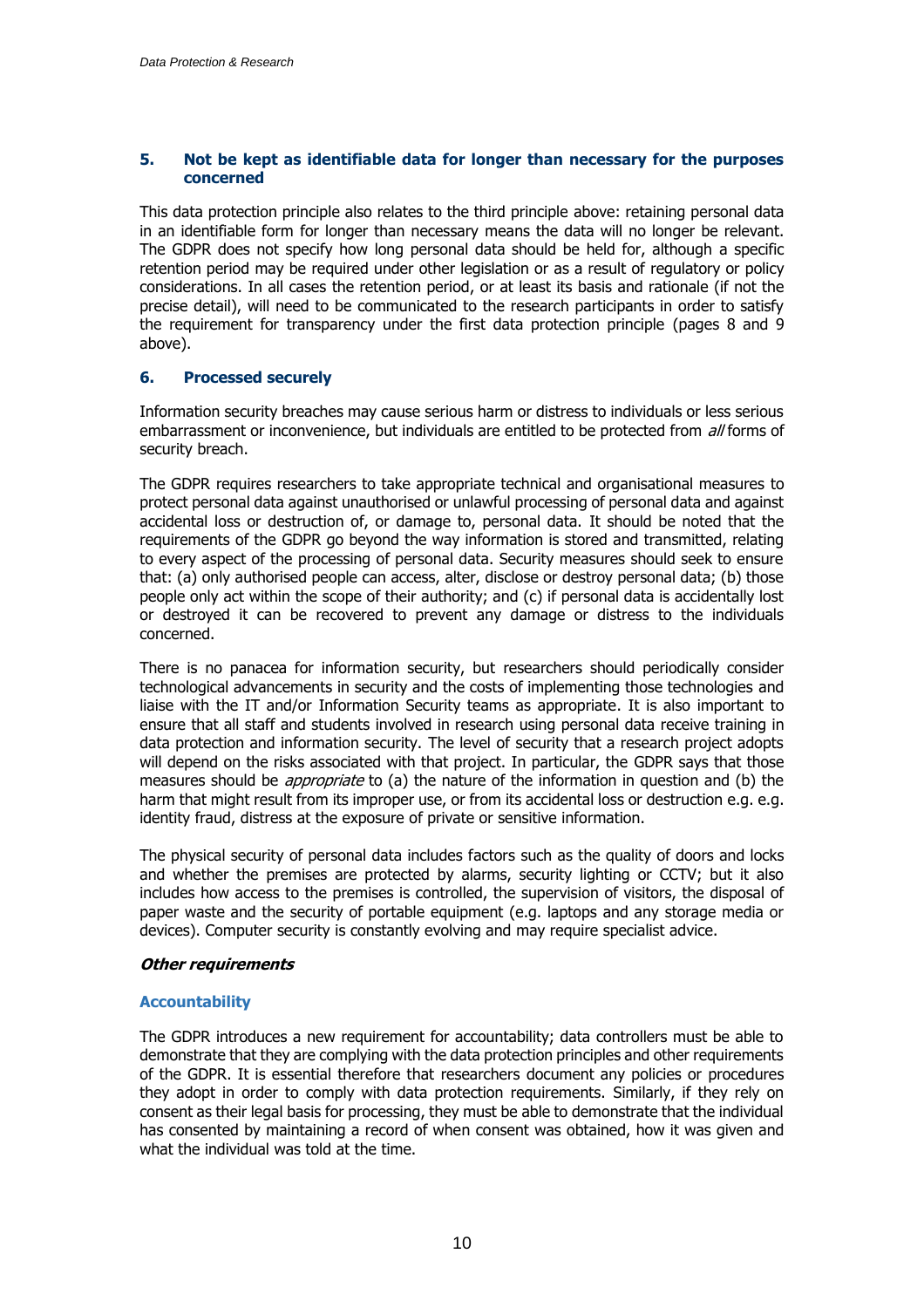As part of this emphasis on accountability, data controllers are also required to keep records of their processing activities, which will be subject to inspection by the ICO, particularly in the event of any security breach. These records must show the categories of data subject (from whom they collect the data), the categories of personal data (what types of data they collect), the categories of recipient (what other parties the data is shared with, if applicable), details of any transfers of personal data to a third country (i.e. outside the EU), the time limits for erasure, and a general description of security measures. Whilst it is expected that researchers will already keep detailed records as part of their normal data management responsibilities, they need to ensure that these are sufficient to satisfy the GDPR's record-keeping requirements.

#### **Appropriate safeguards**

The GDPR requires that organisations processing personal data for research purposes adopt technical and organisational measures to provide appropriate safeguards for the rights and freedoms of the data subject, and that those safeguards should in particular ensure respect for the principle of data minimisation. Pseudonymisation, where it would not undermine the function of the research, is mentioned as one example of an appropriate safeguard but in general the GDPR is not prescriptive as to what form the safeguards should take. However, the GDPR expects researchers to use anonymised or pseudonymised data if such data is sufficient for their purposes. It is particularly important therefore that researchers are able to demonstrate that they have given proper consideration to the question of whether they could achieve their objectives without the use of fully identifiable personal data.

The Data Protection Bill supplements the GDPR by stipulating that the requirement for appropriate safeguards will not be met if the processing is likely to cause substantial damage or substantial distress to a data subject or if it forms the basis for decisions or measures relating to a particular individual. (The latter condition will not apply to interventional medical research that has been approved by a NHS Ethics Committee.)

#### **Data sharing agreements**

At present, the ICO recommends as good practice that organisations that share personal data for specific purposes should have a written agreement in place setting out their respective roles and responsibilities. Under the GDPR, it will be compulsory for joint data controllers (i.e. organisations that jointly decide how and why personal data should be used) to have such an agreement in place, and for this to indicate in particular their respective responsibilities in relation to data subjects, including which controller will be responsible for providing the prescribed information. This requirement will affect any research project carried out in collaboration with other institutions where the purposes and means of processing are decided jointly. Researchers should seek advice from Research Services with respect to all such agreements.

#### **Data processors**

If a researcher is using a third party to collect or process personal data on its behalf (a 'data processor'), it must have a written agreement with that third party. The GDPR is quite prescriptive in terms of what such a written agreement must say. Researchers should seek advice from Research Services with respect to all such agreements.

#### **Data Protection Impact Assessments**

At present, the ICO recommends that, as a matter of good practice, organisations carry out a Privacy Impact Assessment when planning a new project that involves the processing of personal data. Under the GDPR, it will be compulsory to carry out a Data Protection Impact Assessment ("**DPIA**") (the new term for a Privacy Impact Assessment) for any project that is likely to pose a 'high risk' to the rights and freedoms of individuals. (Such an assessment is part of the general requirement for 'privacy by design/default', whereby data protection requirements are to be embedded into systems and processes from the beginning.) The GDPR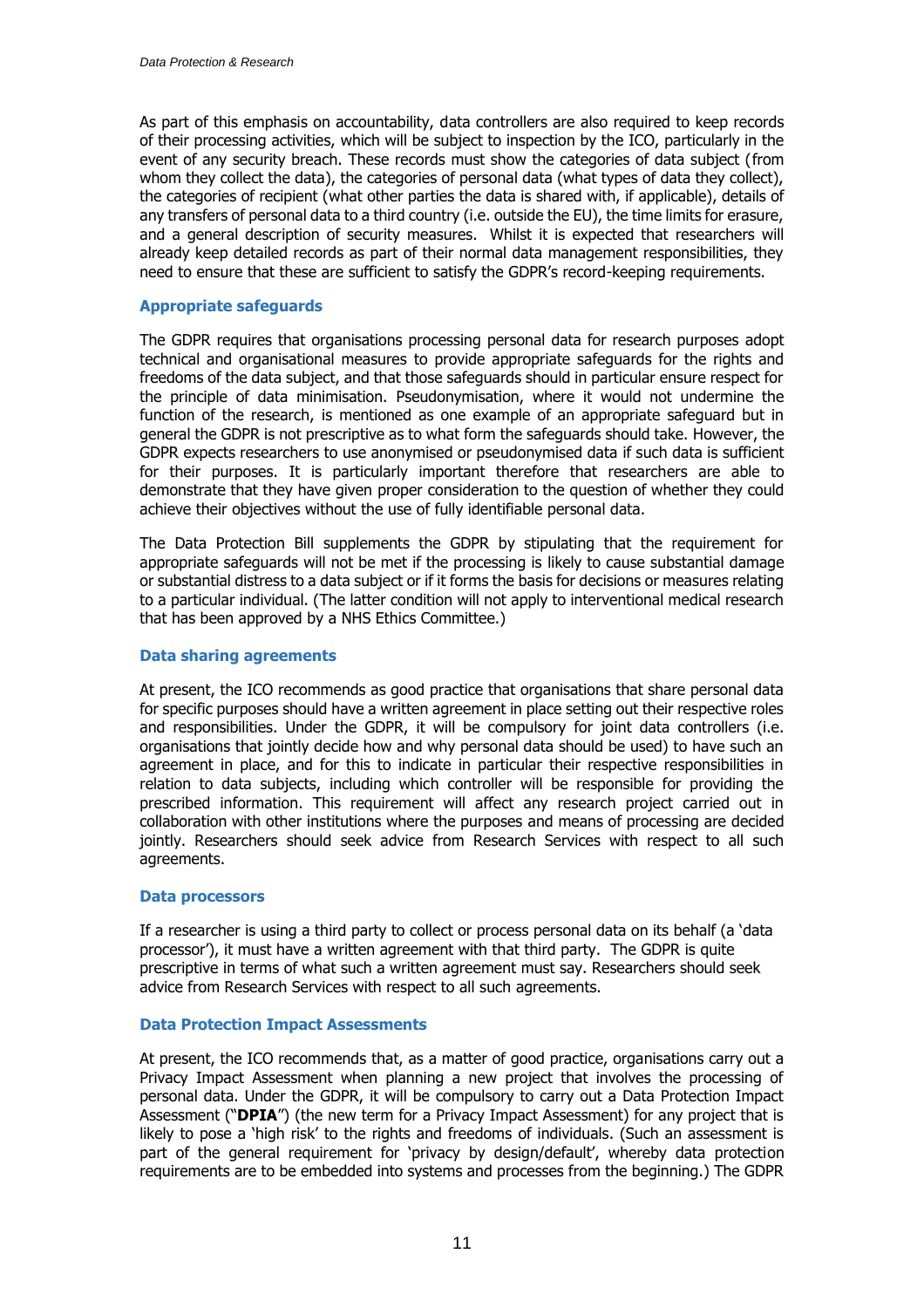does not define 'high-risk' but gives as one example the 'large-scale' processing of special category data. It is likely therefore that a DPIA will be required for some research projects, particularly those in the medical field. The ICO is required to publish a list of the types of processing operations requiring a DPIA and further guidance will be issued once this list is available. Even if a full blown DPIA is not necessary, researchers need to be in a position to demonstrate that they have proactively addressed the data protection implications of their projects, in order to comply with the requirements for accountability and privacy by design.

# **G. Can personal data be transferred to a country or territory outside the EEA?**

There is a general prohibition on transfers of personal data outside of the EEA unless these transfers are subject to quite narrowly prescribed conditions and safeguards.

The University clearly works with many organisations in countries and territories which fall outside of this region, but this does *not* mean that the University cannot supply, or provide access to, personal data to organisations in those countries. It does, however, mean that researchers need to comply with the conditions for transferring personal data to such countries and territories.

Please note that if you move to another institution which is located outside the EEA, and the University has permitted you to take research data with you, this will count as a transfer of data.

Transfers of personal data to a country or territory outside the EEA may take place if one of the following conditions are complied with:

- **Transfer on the basis of an adequacy decision.** The European Commission considers the data protection laws in that country or territory ensures an adequate level of protection for data subjects. To date, only the following have passed the test: Andorra, Argentina, Canada (for commercial organisations), Switzerland, Faeroe Islands, Guernsey, Israel, Isle of Man, Jersey, New Zealand and Uruguay. In addition, a transfer to a US company that has been certified under the EU US Privacy Shield Framework will be regarded as legal under the GDPR. The list of companies that are certified under the Privacy Shield can be searched [here.](https://www.privacyshield.gov/list)
- **Transfer subject to appropriate safeguards.** Transfers may occur if the controller and processor have provided appropriate safeguards, and on condition that enforceable data subject rights and effective legal remedies for data subjects are available. This includes (most commonly) the use of standard contractual clauses which have been approved by the European Commission.

Researchers should seek advice from Research Services for advice on all research-related agreements, including when seeking to legitimise transfers of personal data outside the EEA under standard contractual clauses, Privacy Shield or otherwise.

### **Cloud service providers**

Researchers need to bear in mind that using international cloud-based services e.g. Dropbox, may involve a transfer of personal data outside the EEA. Even if the service in question has signed up to the EU-US Privacy Shield (see above), it may not be appropriate to use such a service, since the terms and conditions tend to be one-sided, and are unlikely to be sufficient to enable the University to meet all its obligations under the GDPR. If you sign up to a cloud service in your role as a member of staff, you may be binding the University, and not just yourself, to the cloud service's contractual terms. The risks will be greater where the personal data involved is confidential or sensitive. You therefore need to think carefully about whether you could use an alternative service that complies fully with the GDPR or whether you could use the service without sharing personal data.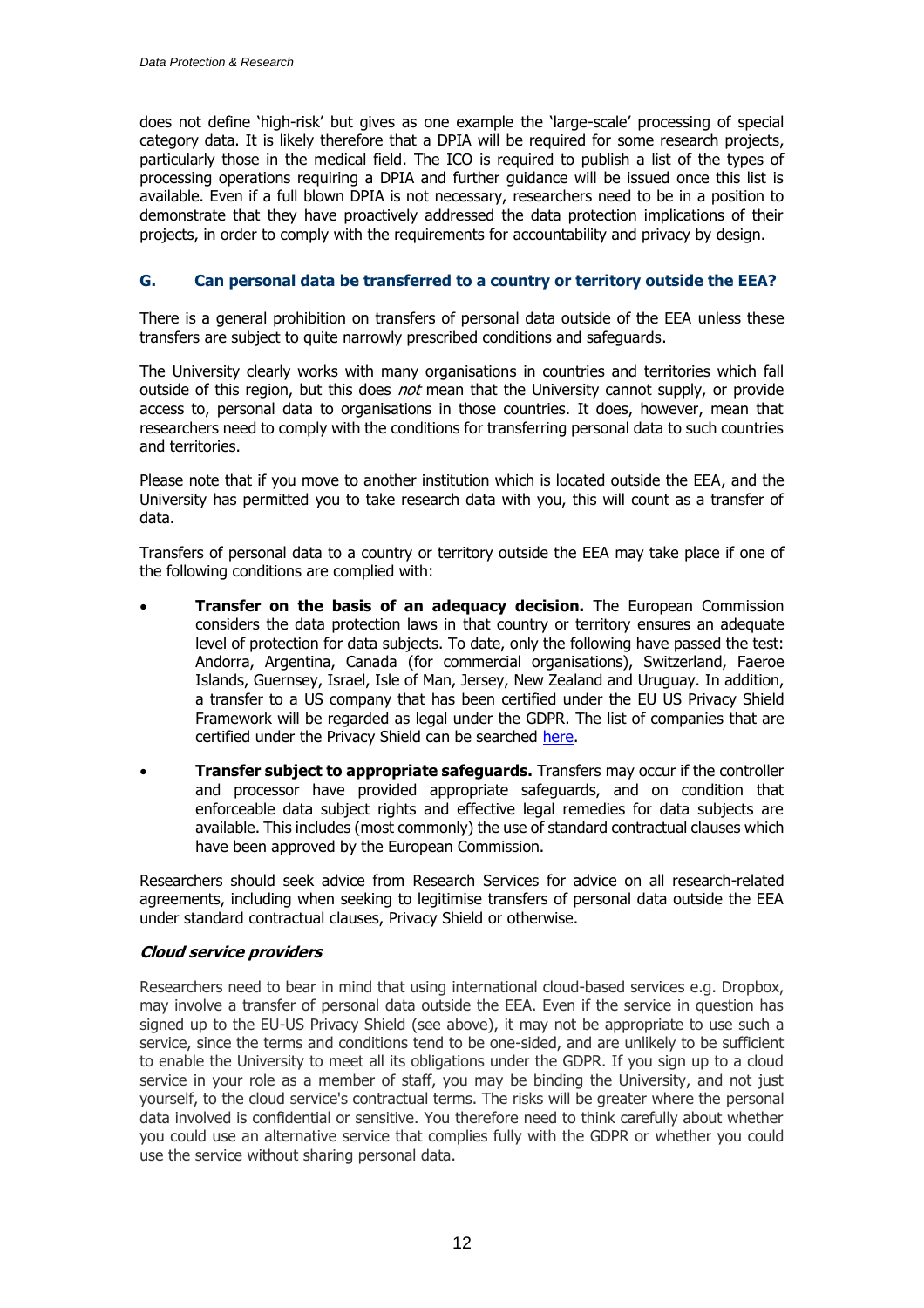### **H. Are there any relevant exemptions?**

There are a number of exemptions from specific duties and obligations granted to processing that is carried out for the sole purpose of research. Some of these exemptions have been discussed above in the relevant sections to which they pertain.

#### Reuse of personal data for research

Whilst under the second data protection principle, the further processing of personal data is stated as only being allowed where it is compatible with the purposes for which it was originally collected, the GDPR provides a presumption that research is compatible with the purposes for which the data was obtained. Care must still be taken to ensure that any further use is compliant with all other relevant obligations under the GDPR e.g. transparency

#### Research as an acceptable condition for processing of special category data

The processing of special category personal data is generally prohibited, unless one of several available conditions is met. Processing which is necessary for research purposes in the public interest is one such condition rendering the processing legal.

#### Retention

The fifth data protection principle requires that data be kept as identifiable data for no longer than is necessary to meet the purposes for which the data is processed. However, personal data which are processed for research purposes may be kept for 'longer'. (We are awaiting guidance from the ICO as to how the term 'longer' should be interpreted.)

#### **Transparency**

If personal data processed for research has been collected from a third party and not directly from the individuals concerned, it will not be necessary to provide the prescribed information directly to each individual if doing so would require a disproportionate effort or if it would prevent or seriously impair the achievement of the research objectives. Even so, you must still make the prescribed information publicly available.

### Individual rights

The GDPR grants individuals new or improved rights in relation to their personal data, including the right to access the data, the right to object to processing, the right to request that the data be deleted (the right to be 'forgotten'), the right to request that the processing of the data be restricted and the right to request the rectification of inaccurate or incomplete data. However, these rights are in any event not absolute; and where personal data is processed solely for the purposes of research, these rights will not apply to the extent that they would prevent or seriously impair the achievement of those purposes.

If researchers receive requests of the kind described above, they should refer them to the Information Compliance Team for action.

#### **The above exemptions are only available where the processing satisfies the requirement for appropriate safeguards, as described above.**

### **I. Practical considerations**

This section is intended to highlight some of the issues that researchers may need to consider at different stages of their project. It is extremely difficult to highlight all of the issues which may arise during the course of every project and, accordingly, this section does not purport to be exhaustive.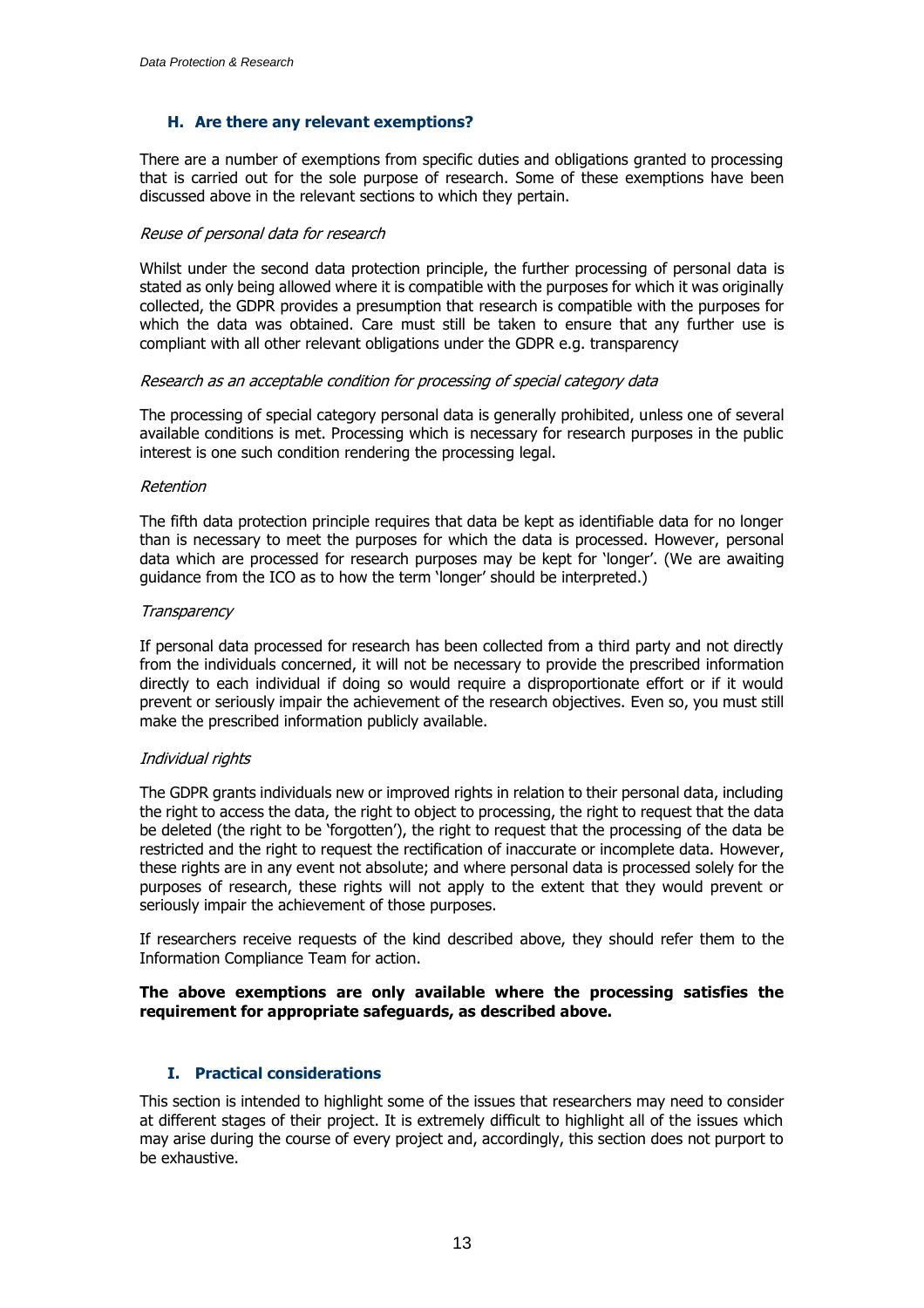- **Self-collection** if researchers are collecting personal data directly from individuals, has consideration been given to the conditions for processing and the provision of the prescribed information?
- **Third-party processing** if researchers are using a third party to collect or process personal data on their behalf (a data processor), they need to get advice from Research Services to enter into an agreement with that third party to ensure the information is processed in accordance with the University's legal obligations.
- **Third-party contribution** if researchers are obtaining personal data from a third party, they should seek assurances about the information in accordance with the University's obligations. It is important to note that if you are relying on the consent of the individuals to process any personal data, you will need to see those consents – third-party assurances alone will not be sufficient, although the ICO may take them into account in any enforcement action.
- **Security** Have researchers considered appropriate security measures and implemented a policy for handling personal data?
- **Sharing** if researchers are intending to share access to personal data, then they are required by law to enter into a written agreement with those parties, setting out the conditions on which the data is made available.

It should be noted that the University has prepared a growing suite of templates which can be adapted for use by researchers collecting and sharing information about individuals.

### **Checklist**

To assist researchers verify whether their projects comply with data protection requirements a checklist is provided at Annex B. This is also available on the CUREC website.

#### **Further information**

For further information in relation to any matter raised in this note, please contact:

Legal Services Office lsoweb@admin.ox.ac.uk

Information Compliance Team data.protection@admin.ox.ac.uk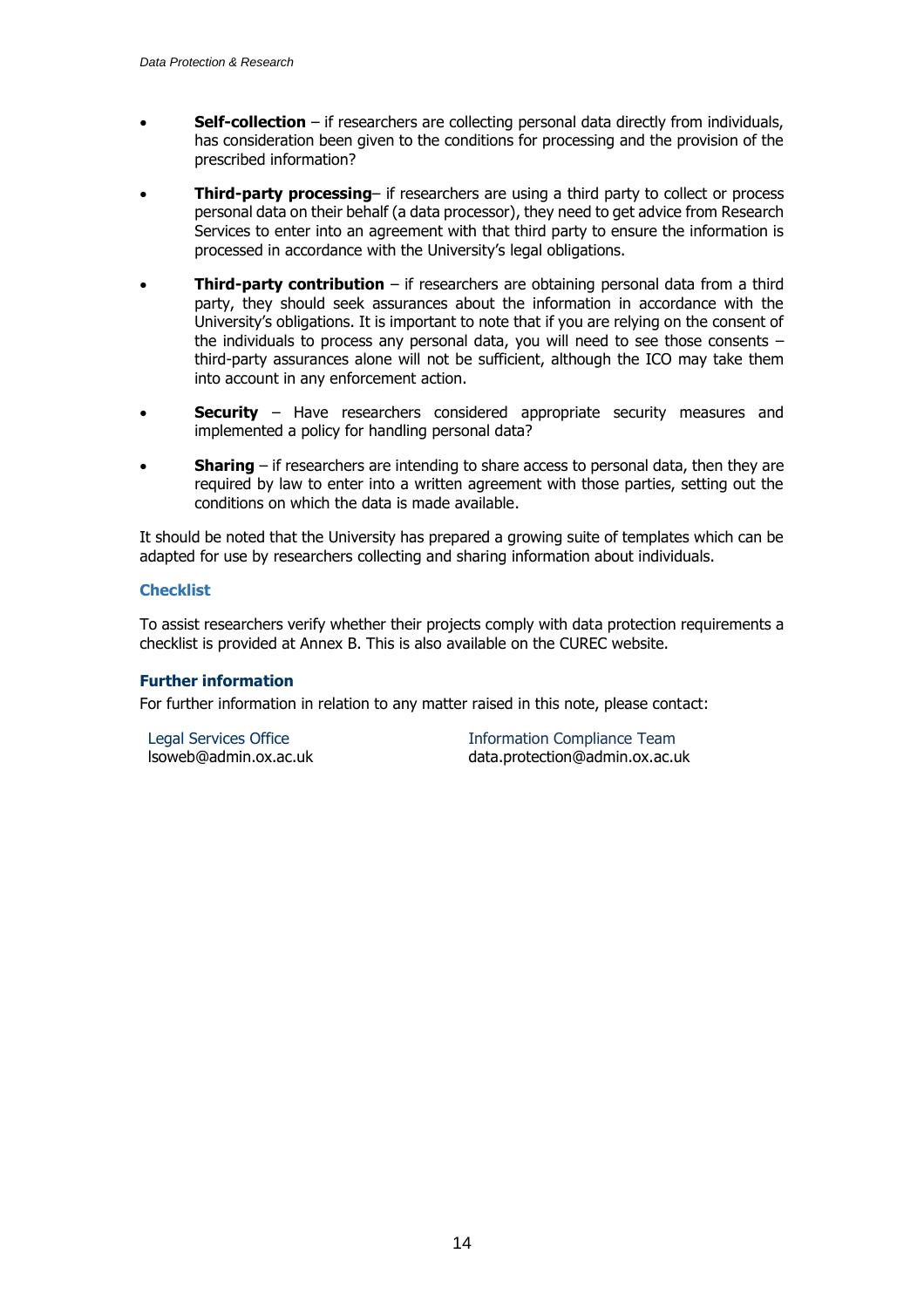#### Consent requirements

If consent is to be the legal basis for processing personal data, it must be freely given, specific, informed and unambiguous. In general, consent will be appropriate only where we are able to offer the individual a genuine choice over whether and how their data is used.

The data subject should show their agreement to the processing of their personal data by a statement or a clear affirmative action, such as ticking a box or signing a form. This means that consent can be expressed only through a positive opt-in and not through a failure to optout.

If the request for consent is in writing it should be in an intelligible and easily accessible form, using clear and plain language.

Data subjects have the right to withdraw consent at any time, and it must be as easy to withdraw consent as it is to give it. Data subjects must be informed of their right to withdraw consent at the same time as they are asked to provide it.

The GDPR stipulates that consent will not be regarded as freely given if:

- an individual is offered a service that depends on his/her giving consent for unrelated processing activities; or
- an individual is not allowed to consent separately to different types of processing activities; or
- there is a clear imbalance in power between the organisation and the individual, particularly where, as with the University, the organisation is defined as a public authority. There is no absolute ban on public authorities relying on consent but it must be emphasised to the individual that they will not suffer any detriment if they choose to refuse consent.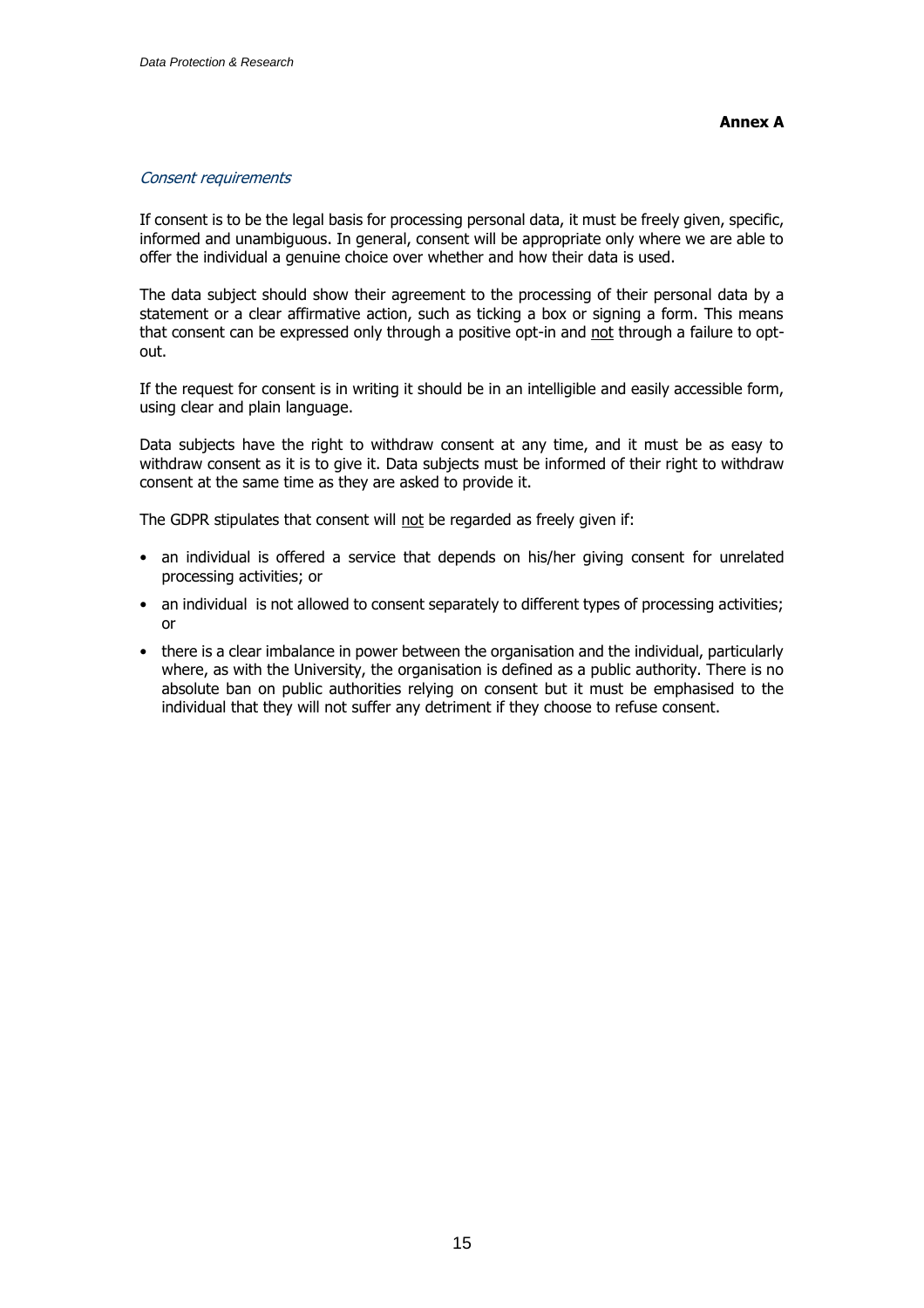# **Data Protection Checklist**

Section 1 should be considered when drafting information for participants and consent forms.

Sections 2 to 9 should be considered when completing the sections in the ethics application form referring to the Managing and Handling of Personal and other Research Data

### **Transparency**

1. Does the information to be provided to participants indicate:

a. the purposes for which their personal data/special category data will be processed?

b. the people or organisations their personal data/special category data will be shared with?

c. the legal basis for the processing of their personal data/special category data? NB. For the majority of University research, it is recommended that `public interest task' is the appropriate legal basis.

d. any international transfers of their personal data/special category data?

e. when their personal data/special category data will be erased?

NB. The GDPR requires that data is not kept as identifiable personal data for longer than is necessary in relation to the purposes for which it is processed. However, personal data processed solely for research purposes may be stored for longer periods, provided there are appropriate safeguards, such as pseudonymisation. This longer period is not defined in the GDPR. You will also need to comply with the University's policy which stipulates that research data and records should be retained for a minimum of three years after the end of the research, or longer if required by research funders and regulators – see <http://researchdata.ox.ac.uk/funder-requirements/> .

f. their rights under the GDPR?

### **Data minimization**

2. Are the items of personal data/special category data to be collected the minimum necessary to achieve the research objectives?

3. Has the potential for using anonymised or pseudonymised data been considered?

4. Will access to the personal data/special category data of participants be restricted to authorised persons?

5. Will participant data be kept in the form of fully identifiable data for a fixed period of time?

6. Is there a clear rationale for the length of time data will be kept as fully identifiable data? (see 1e. above)

### **Security**

7. Will personal data/special category data be collected, transmitted and stored securely?

8. Is the level of security to be provided appropriate to the risks represented by the processing?

9. Will arrangements be put in place for the secure disposal and or destruction of personal data/special category data when it is no longer required?